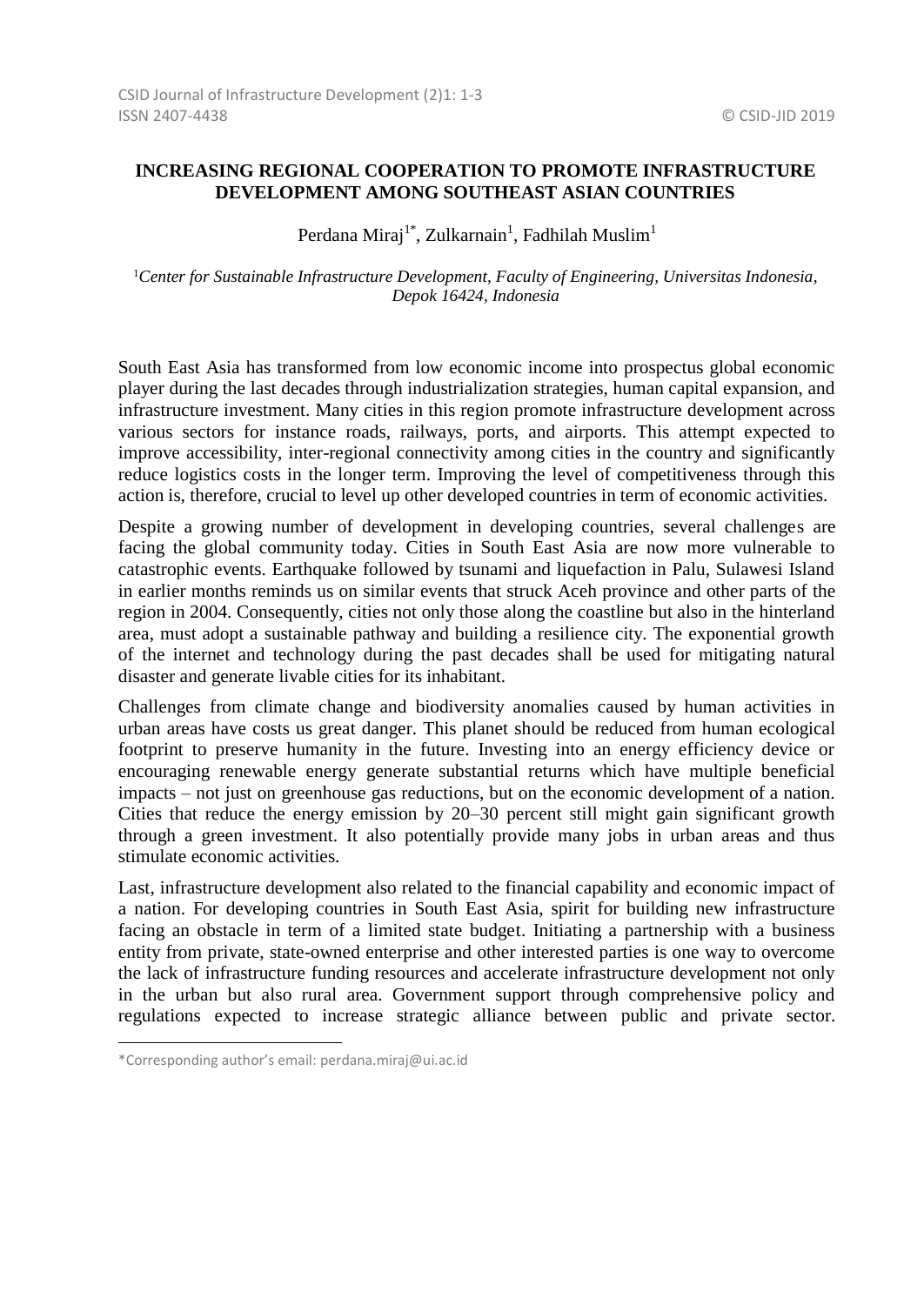In this special issue of CSID Journal of Infrastructure Development, we kindly present twelve papers from the first CSID AUN-SCUD International Conference on Sustainable Infrastructure and Urban Development (CAIC-SIUD) 2018. The conference was organized by The Center for Sustainable Infrastructure Development (CSID) Faculty of Engineering, Universitas Indonesia in collaboration with ASEAN University Network (AUN).

The conference covers cities and its development in the aspect of technical, financial and economic, social and environmental impact. The conference attempt to connect academics with businesses and governments that interested in the development of ASEAN sustainable cities and share current experiences and research results on all aspects of urban development.

The first paper, written by D. Daniel and P. Habsari attempt to analyze the current regulation of public participation in Indonesia to identify possible informational asymmetry that might give a barrier to effective monitoring. They argued that community participation proves to educate and empower the community in environmental management and supported to the increasing of public participation.

The second paper, written by F. Ali, D.L. Lestari, M.D. Putri, and K.N. Azmi investigates green city development by taking Serpong Urban Residential as the case study. Their findings argued that reduce raw natural resources, recharge depleted natural resources and utilizing renewable energy are the key to creating green cities.

The third paper, written by C. Mubin examines a model for analyzing the effect of debt financing in infrastructure development, and develop the proposed financing scheme to reduce the adverse effects. The author argues that accelerating infrastructure development has a positive effect on Indonesia's economic growth despite an adverse effect in the increased debt.

The fourth paper, written by S.A.S. Alyani and Herlily evaluates a sense of place through tactical urbanism by taking into account a case study in Jakarta. The findings show that actors' active role and interactions may increase the sense of place.

The fifth paper, written by N. Bramono, A. Kim and M.A. Berawi, discuss critical factors to expedite energy efficiency retrofits (EER) framework using alternative financing. They argued that appropriate incentives for specific building types might contribute to the success of energy efficiency savings. The capacity and financial ability should also be considered to achieve EER from the existing building.

The sixth paper, written by A. Devina and A. Gamal elaborates uneven development that occurs between the street vendor and other trade area managed by building owner. They found out that trade area that managed by building owner has higher potential to gain revenue due to better concept and facilities. Thus, improvement should be conducted by a street vendor to gained interest from the customer.

The seventh paper, written by D. Lutfiyah and Herlily presents the pattern of the domestic negotiating spaces in one of the kampungs in Jakarta. The result illustrates that negotiating spaces that occurred in the case study was not accidental and in contrary create social space and interaction among the people.

The eighth paper, written by F. Ali, D.L. Lestari, M.D. Putri, and K.N. Azmi analyze the water needs in Depok City. Their findings argued that water resources in the city could be optimized and environmental campaign program might contribute to increase public awareness of water management.

The ninth paper, written by H. Pujowidodo, A.I. Siswantara and Budiarso examine bio-micro high power density generation system to achieve Zero Energy Building (ZEB). They argued